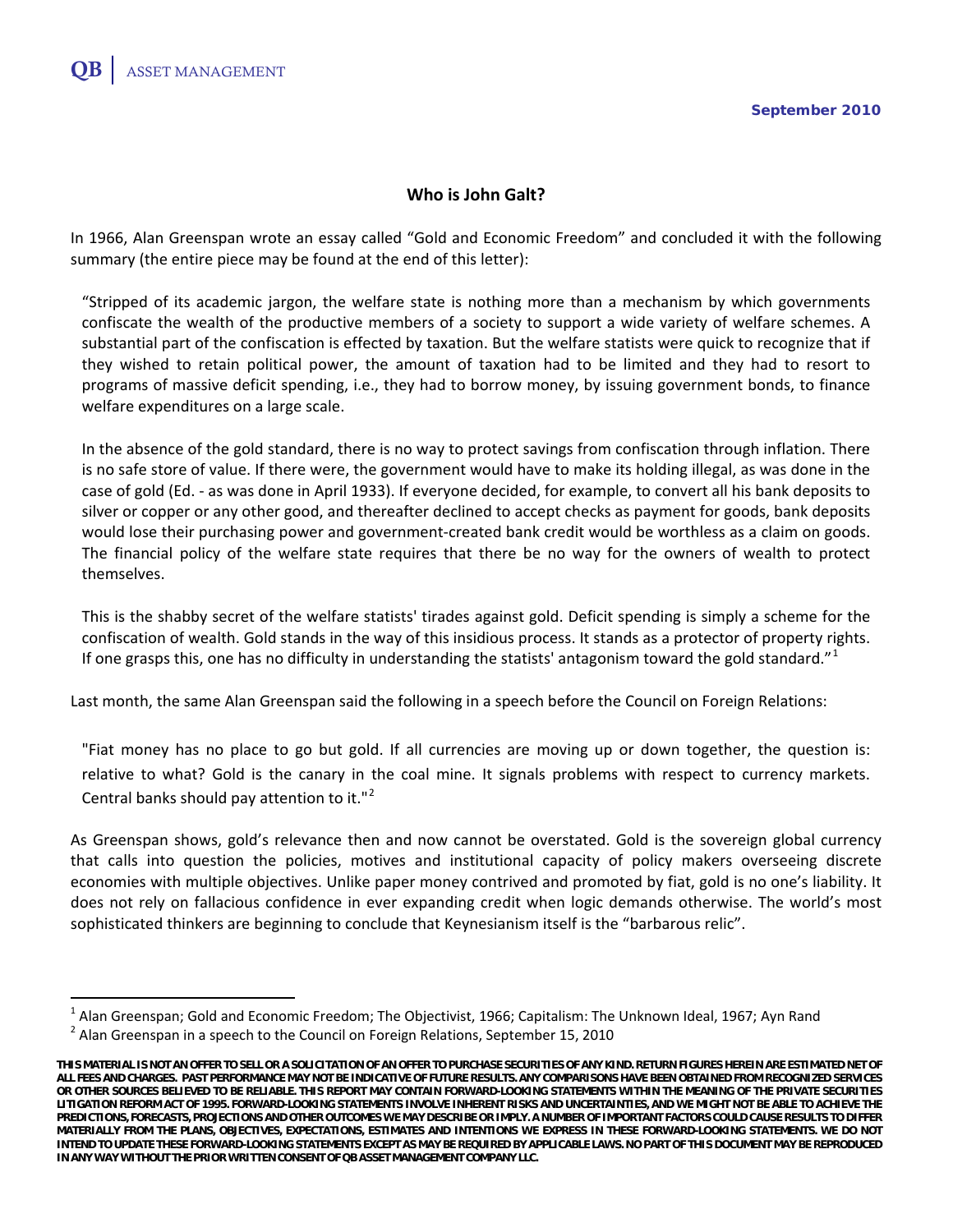

Under Fed Chairman Alan Greenspan, the US banking system expanded overnight borrowing over 10% for ten straight years (M3), which promoted longer-term debt throughout the broader economy. To compete, other established global economies were forced to lever their economies too through money printing and credit extension. By 2007 Western economies had become so levered that the system broke, as it had to. Objective analysts should not expect an orderly unwinding of broad-based consumer credit.

By allowing politicians to spend so they could be as short-term popular as they wished, and by permitting banks to lend so they could be fabulously profitable at our risk, the Maestro almost single-handedly transferred wealth from the factors of US production to the nation's financiers, and in so doing provided the rope now hanging his "welfare state". It seems Alan Greenspan fancied himself *John Galt*, the famous Libertarian hero from his friend Ayn Rand's "Atlas Shrugged". Quite Schumpeterian, indeed.

## **The Fog Clears and the End Game Appears**

Gold continues its secular bull market as policy makers continue their rotating currency devaluations. Such trends are signaling the end to a thirty-nine year global monetary system and attempts by its beneficiaries to sustain it. They will lose.

Over the last four years we have discussed the inevitability that a new global monetary regime would arise. At first we raised what was then a radical notion as a "possibility". Gradually we moved further down the line as conditions warranted, now handicapping the odds of a new monetary order as "highly likely". *The pendulum has begun to swing away from a system designed around producing and distributing notional credit towards a system of hard or harder money that flows more efficiently to global resources and factors of production.*

We believe Western economies cannot climb out of their debt traps through natural economic means. Low levels of capital formation and high levels of consumption, which are pressuring output and employment lower, must be addressed by policy makers or else global economic conditions will continue to deteriorate. We have asserted that the only way such pressures can be relieved is for economies to de-lever – either through painful natural forces or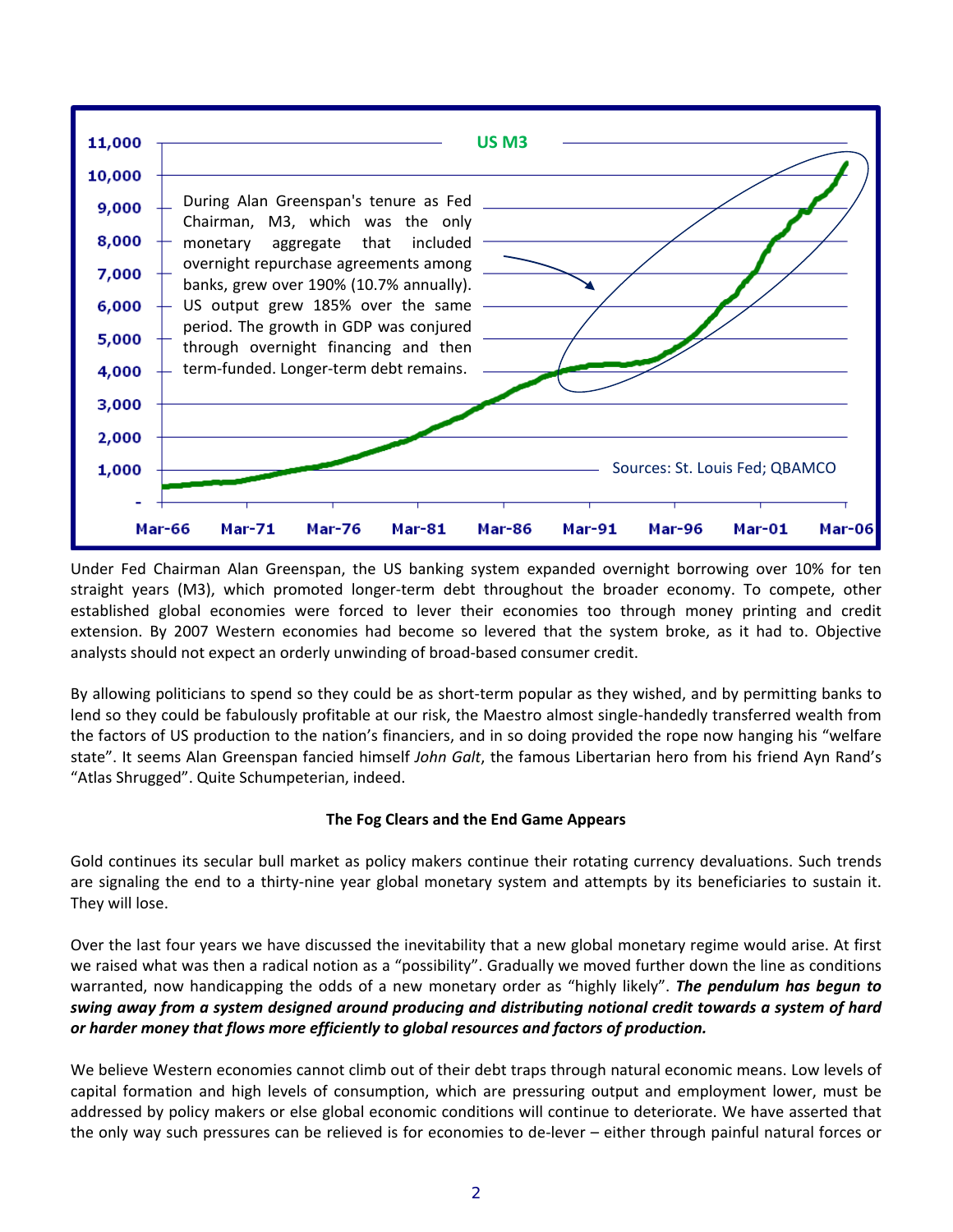through less painful (and more politically expedient) monetary base inflation (central bank balance sheet expansion or, in the popular vernacular, *quantitative easing*).

We have further argued that the Fed, as the central bank overseeing the benchmark global currency, would ultimately be forced by the markets and politicians to devalue the US dollar versus gold. After a slight refinement in our thinking, we believe we know what policy makers will ultimately do to reset currency values.

As you may recall, we developed a *Shadow Gold Price (SGP)* a few years ago that borrows from the Bretton Woods formula for valuing money in a gold-exchange regime (i.e. the fixed value of a currency equals its outstanding monetary base divided by official gold holdings). Under this formula the exchange rate of the US dollar to an ounce of gold would be about \$8,250 presently, a figure that reflects the amount of monetary base inflation already engineered by the Fed. (The US monetary base approximated \$2.15 trillion in September and reported official US gold holdings have remained relatively constant at about 8,133.5 metric tons or about 261.5 million ounces.) We approached the SGP from another angle last month and came away with a policy action we believe the markets will begin to discount.

The Fed's September 24 balance sheet reported the value of its "Gold Certificate Account" to be worth \$11.037 billion, a figure that implies the Fed has claims on the US Treasury's entire stock of gold and that it is carrying those claims on its balance sheet at Treasury's official gold price -- \$42.22/oz (\$11.037 billion divided by 261.5 million ounces). $3$ 

Upon reflection we concluded that this particular line-item has significant ramifications for the "solvency" of the Fed's balance sheet: *The Fed has the freedom to unilaterally redefine monetary terms. It can claim gold from the Treasury with which to reconcile past monetary base inflation and it can fully-reserve dollar-denominated debt merely by re-pricing the gold on its balance sheet.*

This matters. The Fed cannot go bankrupt despite whatever dubious debt it assumes on its balance sheet (such as toxic mortgages). Further, it can revalue gold higher in US dollar terms to adjust for bad debt within the banking system – even if all of it were re-marked to zero. With the Gold Certificate Account, the potential aggregate value of the Fed's assets is sufficient to pare-off against all systemic dollar-denominated debt. *The Fed may unilaterally delever the US economy and re-gain control of global monetary policy anytime it wishes.*

In light of this there are three key issues to consider. First, the mere revaluation of gold on the Fed's balance sheet would not be inflationary or deflationary because the monetary base would stay constant in nominal terms. The Fed could simply re-value gold as an asset on its balance sheet without expanding or contracting the money stock (the notional value of its liabilities). Second, were the Fed to revalue its Gold Certificate Account to about \$8250/oz, it would establish a sustainable gold/dollar exchange value that the Fed would be able to manage. Third, there is no mechanism to constrain the price that the Fed may choose to devalue the dollar to gold (only a market-based constraint).

*We expect that at some point the Fed will devalue the dollar vis-à-vis gold and then begin conducting open market operations that targets a dollar/gold exchange ratio.* This is not a radical notion; in fact it would be a return in large measure to the pre-1971 global monetary system. The act of targeting a dollar/gold exchange ratio would literally be a monetary authority conducting *monetary policy* again, whereas targeting overnight interest rates over the last generation has, in reality, been tantamount to a banking regulator conducting very easy *unreserved credit creation policy*.

<span id="page-2-0"></span><sup>&</sup>lt;sup>3</sup> Federal Reserve Bank; H.4.1 Release—Factors Affecting Reserve Balances; September 24, 2010: http://www.federalreserve.gov/releases/h41/current/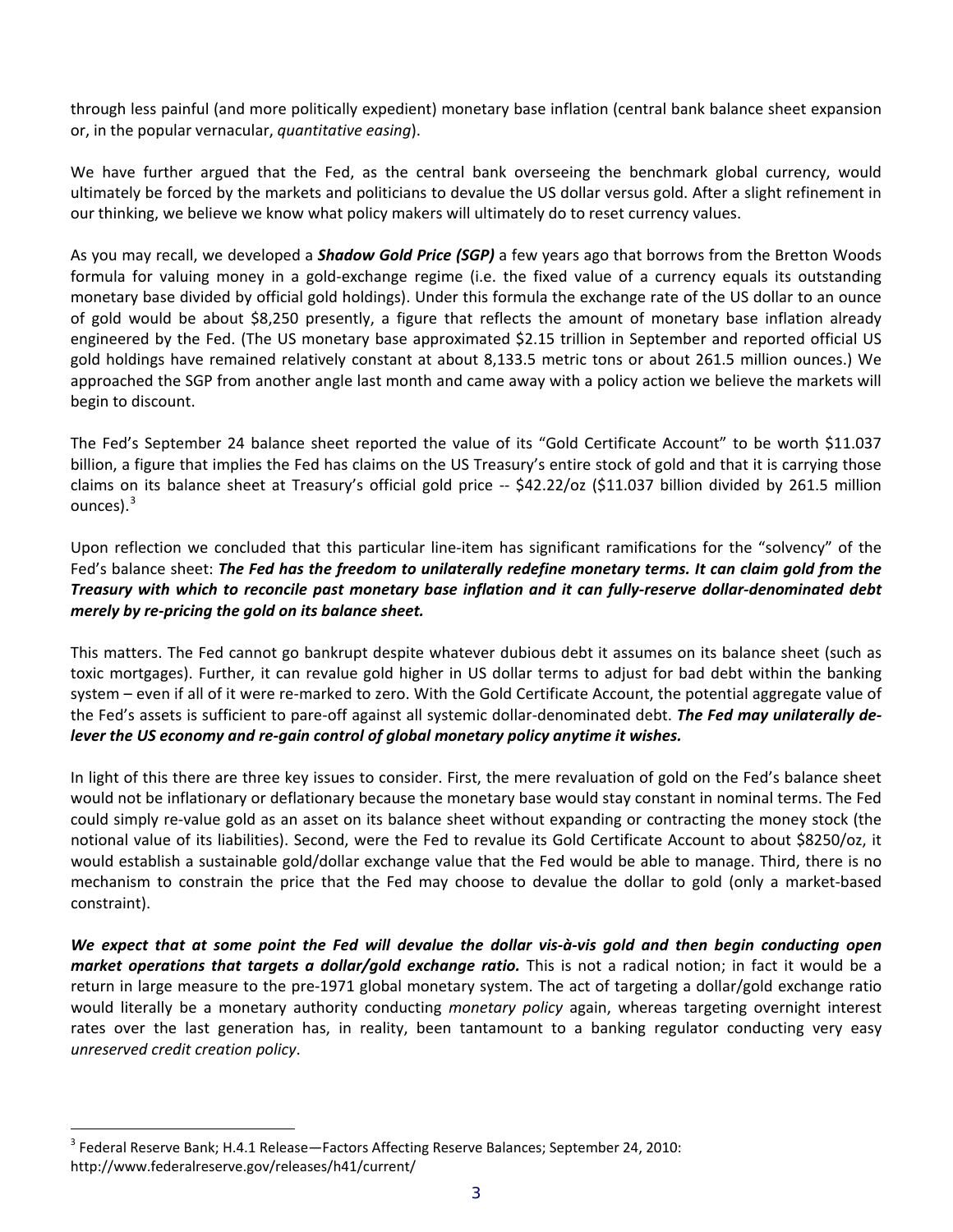Should the Fed wish to stimulate the economy under a dollar/gold-exchange system, it would enter the market as a net buyer of gold, thereby expanding the monetary base. Or, it could restrict growth by selling its gold. Each ounce purchased from the Fed would expand the monetary base by \$8250 and vice versa. Holders of gold at that point would presumably be wealth preservationists (i.e. savers). Alternatively, holders of gold at today's nominal valuation around \$1,300/oz would clearly receive an unencumbered windfall in purchasing power (and are thus investors).

The markets seem to have begun to discount such an eventuality as it becomes more obvious that the economic efficacy of targeting interest rates has been severely compromised. The global financial system yearns for more cash, not more credit.

The following points about gold should be considered within the context of global monetary changes:

- Gold is discounting and predicting necessary and ongoing financial system deleveraging. It is not predicting rising or falling prices per se.
- Gold outperforms "risk" assets during periods of deleveraging. It underperforms during periods of expanding leverage. (Under a gold standard, this would be axiomatic.)
- While not nearly as clear under a fiat currency regime, a rising gold price signals deleveraging of the banking system via an ongoing and aggressive expansion of the global monetary base.
- Under a fiat currency regime in which central banks are presumed to be lenders of last resort (or monetizers of assets if efforts to lend fail via the classic "liquidity trap"), the spectrum of "risk" flows as follows (less risky to the left, more risky to the right): Gold  $\rightarrow$  Fiat Currency  $\rightarrow$  Risk Assets
- Gold's only function is as a currency that competes with dollars, Euros, Yen, etc. Gold has been rising in paper money terms for ten years because wealth holders around the world are increasingly seeing it as a more stable currency than their local currencies.
- Gold is a more stable currency than paper monies because it is scarcer; annual demand for gold exceeds its production, which is not the case with paper money and credit production.
- US "dollars" are actually Federal Reserve Notes, backed since 1971 only by the Treasury's promise that the Fed will manufacture more of them to meet demand.
- Demand for dollars increases not only with increasing demand for goods, services and assets relative to their supply, but also with increasing demand for tax payments and repayment of unreserved public and private sector debt obligations.
- When the amount of credit outstanding rises in relation to the amount of paper money in which it is denominated, more paper money must be manufactured to satisfy such claims. As the gap separating outstanding money and credit widens, the production of money that must be manufactured to satisfy those claims begins to overwhelm more organic supply/demand functions in the economy.
- Currently, there is at least \$70 trillion of dollar-denominated debt on which about \$2.2 trillion exists from which to repay that debt. So, the demand for quantifiable claims on future money is increasing (i.e. bond prices are rising and interest rates are dropping).
- The more pressure on debt to decrease in value (deflate) due to debtors' growing inability to repay their obligations (from having been crowded out of having enough money with which to repay it), the more likely the world's central banks will create new money (inflate) with which to repay it. The alternative would be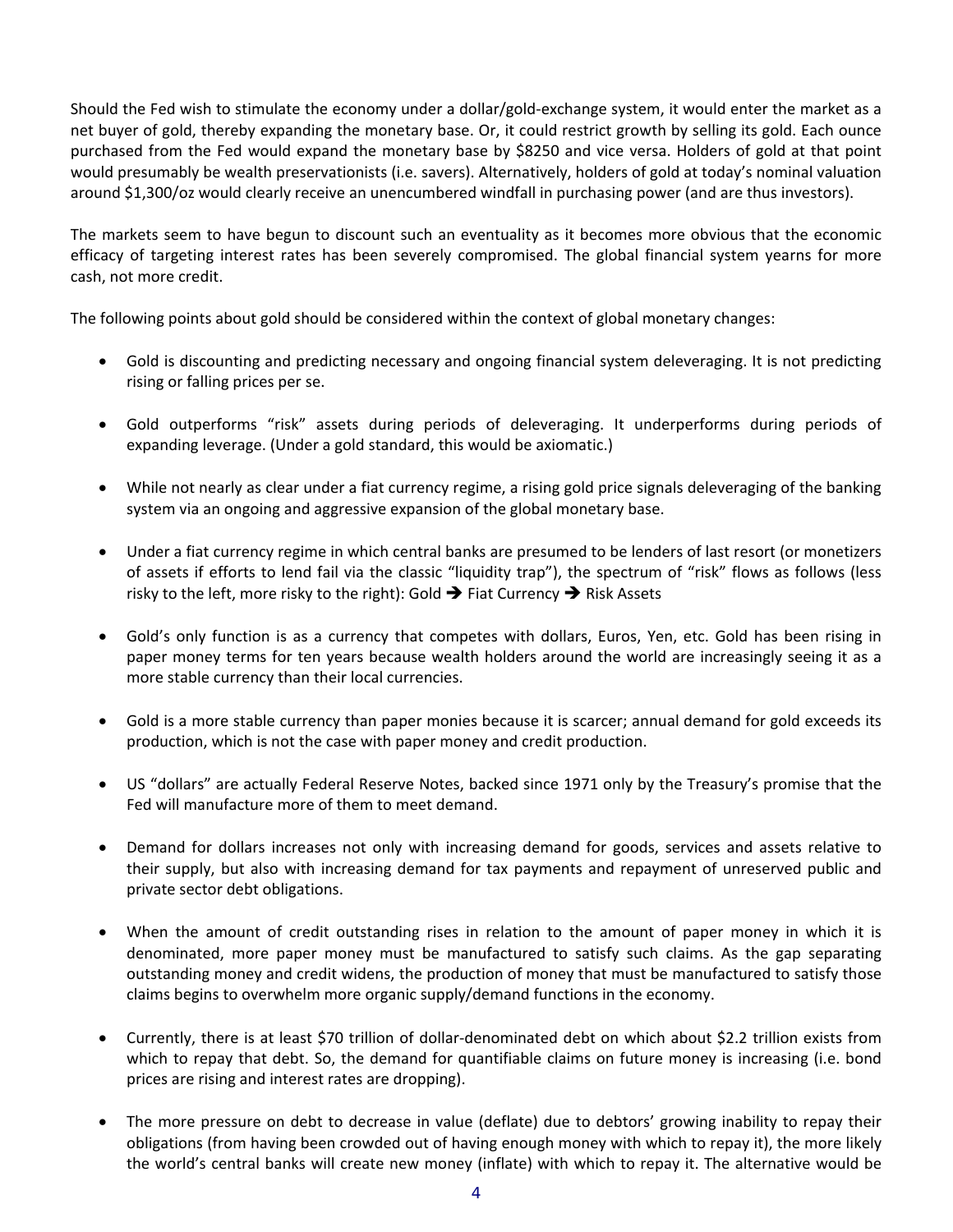rising unemployment and contracting economic growth. **Thus, we can have debt deflation and monetary (base) inflation at the same time. In fact that is precisely what is occurring today.**

- After 25 years of a credit build-up, Western economies entered the de-leveraging phase of the economic cycle in 2007.
- Systemic deleveraging can occur in two ways: 1) organic *nominal* debt deleveraging, which wipes out lenders (banking system and bond holders) in nominal terms or, 2) central bank administered debt deleveraging via the dramatic expansion of money, which wipes out lenders in real terms. **Gold's performance is positively correlated to the latter.**
- The top priority of US economic policy makers across the political spectrum since 1971 has been to maintain the hegemony of the dollar-based global monetary system, which allowed the US to manage global pricing and resource distribution. To do this, policy makers have had to marginalize the one competing currency capable of displacing it: gold.

### **Staking Claims**

We think the 39-year run using the US dollar as a surrogate for gold is in the process of being replaced by natural economic forces. Western policy makers cannot control this change and the consequences of this shift on papermoney denominated savings and asset values should be profound.

Global capital producers and investors are increasingly demonstrating that they prefer their wealth to be stored in assets that promise positive *real* returns (monetary inflation-adjusted). A dollar/gold devaluation, in real terms, would redistribute wealth (purchasing power) from non-holders of gold to holders of gold. (Common perceptions that gold is merely a "store of value" clearly underestimate the REAL increase in *relative* wealth to be gained. Gold is only a store of value when it is priced efficiently. Our SGP analysis implies that, despite its 10-year bull market to date, gold still trades at only 16% of its monetary reserve value.)

It still appears to be early. We think many more investors will commit to gold before all is said and done, and this is when the final phase of the precious metal bull market will begin in earnest. Judging by the still very low public participation in precious metals markets and related plays to date, (despite all the chatter), Western investors remain formally committed to levered financial assets sponsored by levered investors. For now, global wealth and encumbered assets posing as wealth have not yet converted to precious metals or finite resources in any meaningful way.

Investors thus far have begun to minimize "risk", as it is generally perceived, by reducing exposure to corporate shares and consumable commodities. Ironically they have sought "safe havens" such as cash and bonds. There is risk here in real terms. As the Eagles said, "every form of refuge has its price"*. Risk is not in the asset -- it's in the currency.*

#### **Why Good Stock Pickers are having a Tough Time**

Stock prices (or any price for that matter) are not absolutes. They are exchange ratios. The numerator of the ratio is unit of account (e.g. the US dollar) while the denominator is one share of stock. Thus, it is not only share values moving per se but the unit of account in which they are denominated. To isolate the merits of "stock-picking" then, one must manage the equivalent of a "long/short" position whereby the value of the unit-of-account is sterilized. Fund managers that presume they are investing in a stable currency market are missing most of the game.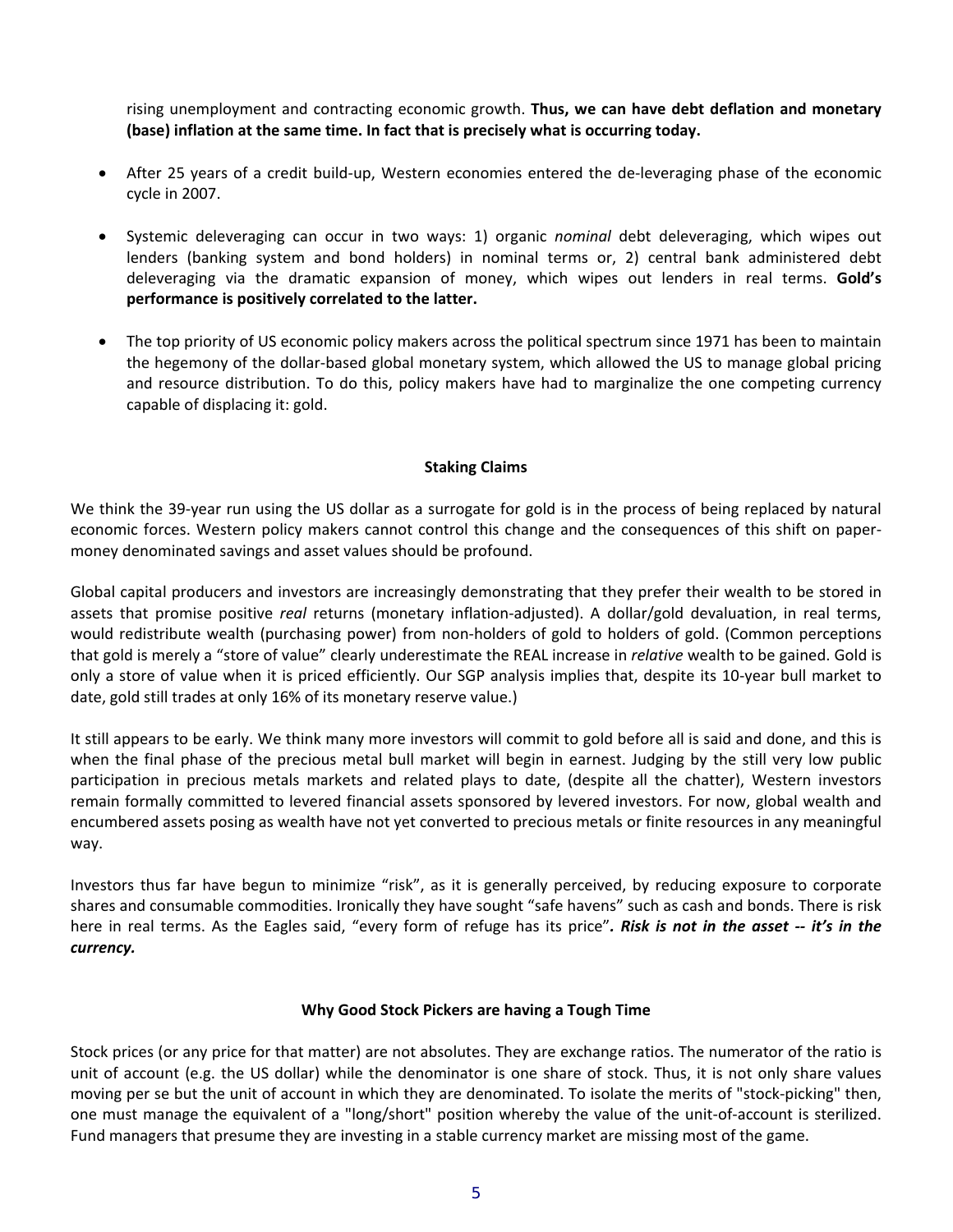### **Profiting from Public Policy Incrementalism**

The vast majority of economic policy makers across the political spectrum have been instructed in the Keynesian tradition. Like it or not, Keynesianism presupposes that public policy is necessary to quell or promote animal spirits by directing capital formation within an economy.

As investors, it is not our place to pass judgment about the merits or failings of policy intervention. However we think there are certain indisputable aspects of ongoing government involvement in economies that are predictive and thus valuable, chief among them that policy makers must be reactionary.

The human consequences of the need for political consensus-building on economies are real. As our friend Michael Panzner recently wrote:

"'Now that the 'recovery' is well underway, a post at the Wall Street Journal's Real-Time Economics blog, ['Watching Wal-Mart at Midnight',](http://blogs.wsj.com/economics/2010/09/20/watching-walmart-at-midnight/?blog_id=8&post_id=11667) suggests that a growing number of Americans are having to cope with an even more depressing reality. Bill Simon, CEO of Wal-Mart's U.S. business, at a Goldman Sachs [conference last week,](http://investors.walmartstores.com/phoenix.zhtml?c=112761&p=irol-EventDetails&EventId=3354725) on behavior at a Wal-Mart store around midnight at the end of a month:

'The paycheck cycle we've talked about before remains extreme. It is our responsibility to figure out how to sell in that environment, adjusting pack sizes, large pack at sizes the beginning of the month, small pack sizes at the end of the month. And to figure out how to deal with what is an ever-increasing amount of transactions being paid for with government assistance.

And you need not go further than one of our stores on midnight at the end of the month. And it's real interesting to watch, about 11 p.m., customers start to come in and shop, fill their grocery basket with basic items, baby formula, milk, bread, eggs, and continue to shop and mill about the store until midnight, when electronic — government electronic benefits cards get activated and then the checkout starts and occurs. And our sales for those first few hours on the first of the month are substantially and significantly higher.

And if you really think about it, the only reason somebody gets out in the middle of the night and buys baby formula is that they need it, and they've been waiting for it. Otherwise, we are open 24 hours — come at 5 a.m., come at 7 a.m., come at 10 a.m. But if you are there at midnight, you are there for a reason.'"

From an economic perspective, the political class is failing societies -- depending on your politics either by intervening too much or by ineffective intervention. All should agree that the level of past intervention is woefully inadequate to accomplish Keynesian goals.

US monetary and fiscal policy makers are weighed down by two basic realities: 1) the self-imposed burden of having to provide solutions for domestic imbalances while appearing hegemonic to the rest of the world, and 2) the political reality that change must come in small doses. These realities provide investors with a sound metric for defining market inefficiencies.

Pronouncements emanating directly from policy makers, (or ascribed to them by media fearful of losing access to them), should be ignored if they do not square with political realities. We know that policy makers will always project an air of control, even when economic cycles, balance sheets and economic incentives are irreparably impaired. We think the safest assumption is that politicians and policy makers will continue playing small ball, blaming each other and actual economic participants for structural deficiencies. Meanwhile, the gap separating economic reality and baseless happy talk will continue to widen and economic and market outcomes will become even more predictable.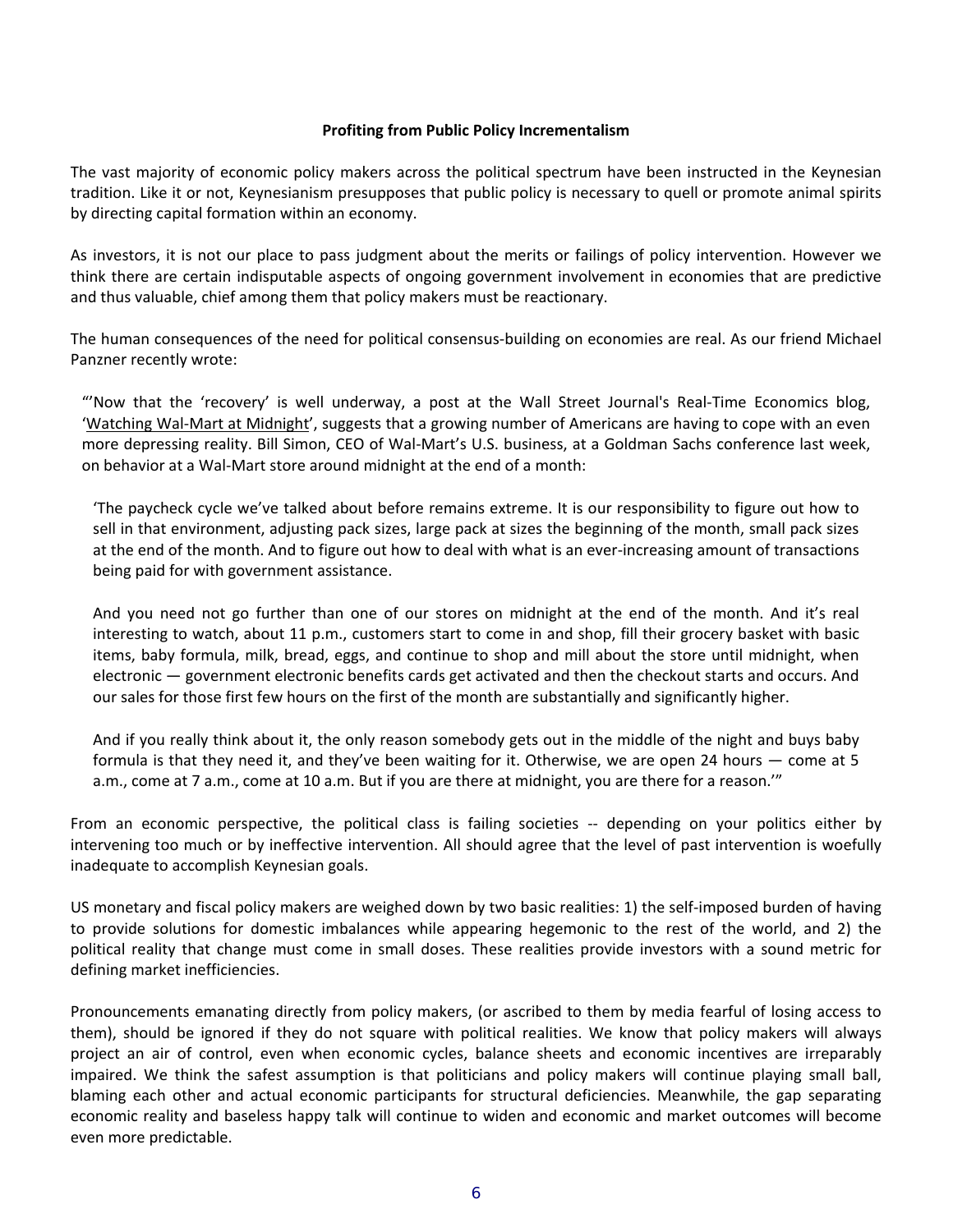A small but growing group of observers are beginning to recognize this gap. Some economists, for example, are beginning to view the breakdown in tried and true economic relationships as "disequilibria". How else could they explain progressively easier monetary policies concurrent with stubbornly lethargic output growth and high unemployment?

We think the handful of economists that have acknowledged this "disequilibria" and the vast universe of policy makers that have not acknowledged it yet are generally unwilling to address the fundamental cause of the breakdown: suffocating debt and the need to de-leverage economies.

When viewed through this prism, there are no strict economic disequilibria. There is only proof that past and current explanations for economic relationships and public policies have been incomplete. *In a nutshell, economic orthodoxy in the West no longer solves for incentives that seek to produce capital and sustainable resources. As a result, public economic policy does not solve for producing sustainable real economic growth and investors no longer solve for obtaining positive real rates of return.*

Since 1971 Western economic policy has allowed central banks and their banking systems to create and distribute money and credit in limitless amounts so that public and private balance sheets could grow in nominal terms (bigger numbers, not more value). The emphasis of economists and policy makers migrated from debating how to optimize the efficient allocation of resources to debating how the economy could produce and distribute more money. The debt that was created finally came to overwhelm the resources and real factors of production that supported Western economies, yet most experts continue to see the light in the tunnel as an exit, not a train.

In a world where there is thirty times more debt than money and bank reserves, the demand for money is sensibly growing far faster than the demand for encumbered financial assets (thus, the strong bid for bonds offering defined future cash flows).

Policy makers will continue buying debt and manufacturing money to do so. Their QE will lag the demand for money because anything else would make them appear to be panicked. Their show of "judiciousness" will not work because economies and markets are in a state of disequilibria.

Buying debt with new debt (paper money) will not de-leverage the system. Buying unlevered assets would deleverage the system. We think we know what asset they will come around to.

Paul Brodsky **Lee Quaintance** [pbrodsky@qbamco.com](mailto:pbrodsky@qbamco.com) [lquaint@qbamco.com](mailto:lquaint@qbamco.com)

#### **GOLD AND ECONOMIC FREEDOM**

#### **By: Alan Greenspan (1966)**

An almost hysterical antagonism toward the gold standard is one issue which unites statists of all persuasions. They seem to sense – perhaps more clearly and subtly than many consistent defenders of laissez-faire – that gold and economic freedom are inseparable, that the gold standard is an instrument of laissez-faire and that each implies and requires the other.

In order to understand the source of their antagonism, it is necessary first to understand the specific role of gold in a free society.

Money is the common denominator of all economic transactions. It is that commodity which serves as a medium of exchange, is universally acceptable to all participants in an exchange economy as payment for their goods or services, and can, therefore, be used as a standard of market value and as a store of value, i.e., as a means of saving.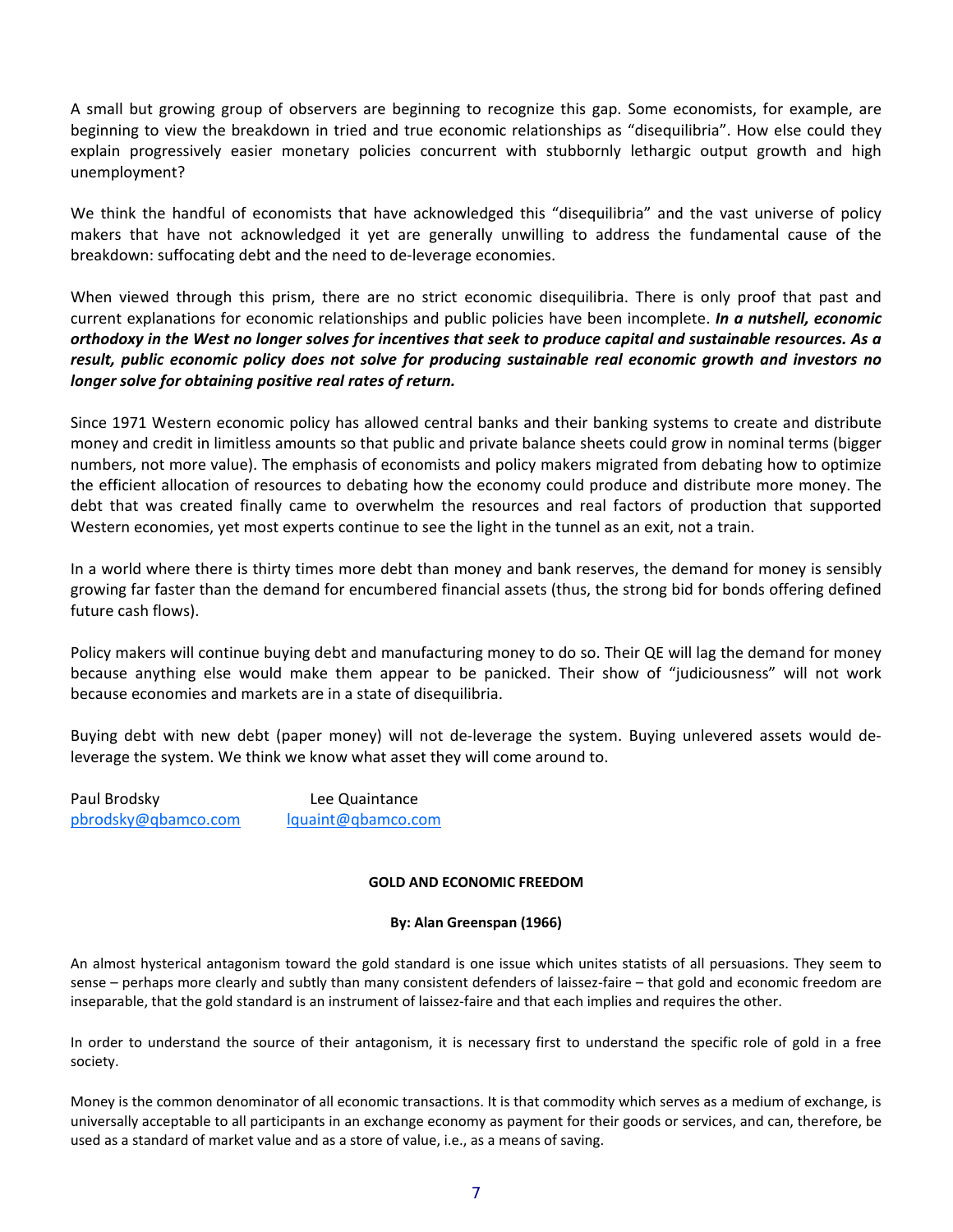The existence of such a commodity is a precondition of a division of labor economy. If men did not have some commodity of objective value which was generally acceptable as money, they would have to resort to primitive barter or be forced to live on self-sufficient farms and forgo the inestimable advantages of specialization. If men had no means to store value, i.e., to save, neither long-range planning nor exchange would be possible.

What medium of exchange will be acceptable to all participants in an economy is not determined arbitrarily. First, the medium of exchange should be durable. In a primitive society of meager wealth, wheat might be sufficiently durable to serve as a medium, since all exchanges would occur only during and immediately after the harvest, leaving no value-surplus to store. But where store-of-value considerations are important, as they are in richer, more civilized societies, the medium of exchange must be a durable commodity, usually a metal. A metal is generally chosen because it is homogeneous and divisible: every unit is the same as every other and it can be blended or formed in any quantity. Precious jewels, for example, are neither homogeneous nor divisible. More important, the commodity chosen as a medium must be a luxury. Human desires for luxuries are unlimited and, therefore, luxury goods are always in demand and will always be acceptable. Wheat is a luxury in underfed civilizations, but not in a prosperous society. Cigarettes ordinarily would not serve as money, but they did in post-World War II Europe where they were considered a luxury. The term "luxury good" implies scarcity and high unit value. Having a high unit value, such a good is easily portable; for instance, an ounce of gold is worth a half-ton of pig iron.

In the early stages of a developing money economy, several media of exchange might be used, since a wide variety of commodities would fulfill the foregoing conditions. However, one of the commodities will gradually displace all others, by being more widely acceptable. Preferences on what to hold as a store of value will shift to the most widely acceptable commodity, which, in turn, will make it still more acceptable. The shift is progressive until that commodity becomes the sole medium of exchange. The use of a single medium is highly advantageous for the same reasons that a money economy is superior to a barter economy: it makes exchanges possible on an incalculably wider scale.

Whether the single medium is gold, silver, seashells, cattle, or tobacco is optional, depending on the context and development of a given economy. In fact, all have been employed, at various times, as media of exchange. Even in the present century, two major commodities, gold and silver, have been used as international media of exchange, with gold becoming the predominant one. Gold, having both artistic and functional uses and being relatively scarce, has significant advantages over all other media of exchange. Since the beginning of World War I, it has been virtually the sole international standard of exchange. If all goods and services were to be paid for in gold, large payments would be difficult to execute and this would tend to limit the extent of a society's divisions of labor and specialization. Thus a logical extension of the creation of a medium of exchange is the development of a banking system and credit instruments (bank notes and deposits) which act as a substitute for, but are convertible into, gold.

A free banking system based on gold is able to extend credit and thus to create bank notes (currency) and deposits, according to the production requirements of the economy. Individual owners of gold are induced, by payments of interest, to deposit their gold in a bank (against which they can draw checks). But since it is rarely the case that all depositors want to withdraw all their gold at the same time, the banker need keep only a fraction of his total deposits in gold as reserves. This enables the banker to loan out more than the amount of his gold deposits (which means that he holds claims to gold rather than gold as security of his deposits). But the amount of loans which he can afford to make is not arbitrary: he has to gauge it in relation to his reserves and to the status of his investments.

When banks loan money to finance productive and profitable endeavors, the loans are paid off rapidly and bank credit continues to be generally available. But when the business ventures financed by bank credit are less profitable and slow to pay off, bankers soon find that their loans outstanding are excessive relative to their gold reserves, and they begin to curtail new lending, usually by charging higher interest rates. This tends to restrict the financing of new ventures and requires the existing borrowers to improve their profitability before they can obtain credit for further expansion. Thus, under the gold standard, a free banking system stands as the protector of an economy's stability and balanced growth. When gold is accepted as the medium of exchange by most or all nations, an unhampered free international gold standard serves to foster a world-wide division of labor and the broadest international trade. Even though the units of exchange (the dollar, the pound, the franc, etc.) differ from country to country, when all are defined in terms of gold the economies of the different countries act as one – so long as there are no restraints on trade or on the movement of capital. Credit, interest rates, and prices tend to follow similar patterns in all countries. For example, if banks in one country extend credit too liberally, interest rates in that country will tend to fall, inducing depositors to shift their gold to higher-interest paying banks in other countries. This will immediately cause a shortage of bank reserves in the "easy money" country, inducing tighter credit standards and a return to competitively higher interest rates again.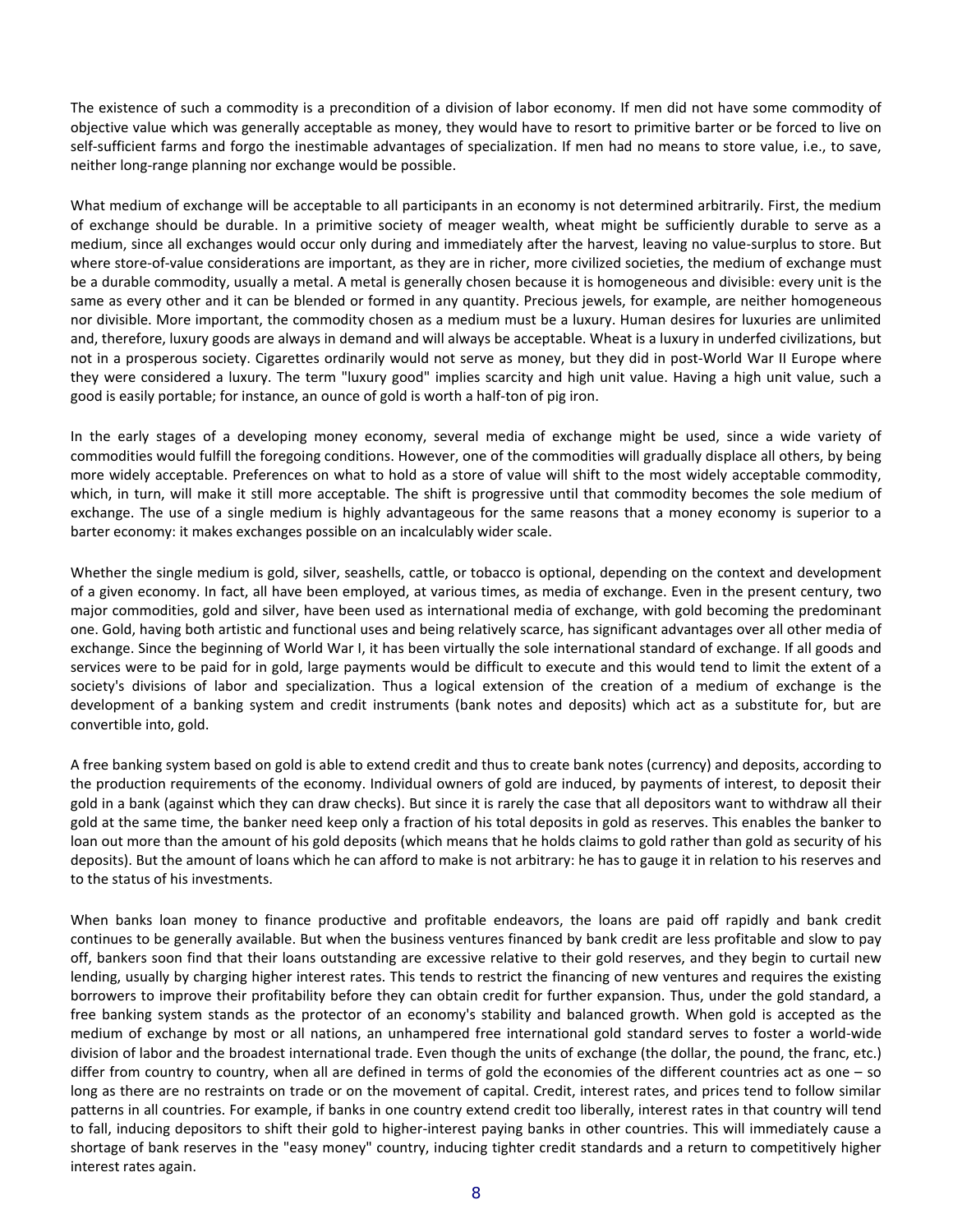A fully free banking system and fully consistent gold standard have not as yet been achieved. But prior to World War I, the banking system in the United States (and in most of the world) was based on gold and even though governments intervened occasionally, banking was more free than controlled. Periodically, as a result of overly rapid credit expansion, banks became loaned up to the limit of their gold reserves, interest rates rose sharply, new credit was cut off, and the economy went into a sharp, but short-lived recession. (Compared with the depressions of 1920 and 1932, the pre-World War I business declines were mild indeed.) It was limited gold reserves that stopped the unbalanced expansions of business activity, before they could develop into the post-World War I type of disaster. The readjustment periods were short and the economies quickly reestablished a sound basis to resume expansion.

But the process of cure was misdiagnosed as the disease: if shortage of bank reserves was causing a business decline – argued economic interventionists – why not find a way of supplying increased reserves to the banks so they never need be short! If banks can continue to loan money indefinitely – it was claimed – there need never be any slumps in business. And so the Federal Reserve System was organized in 1913. It consisted of twelve regional Federal Reserve banks nominally owned by private bankers, but in fact government sponsored, controlled, and supported. Credit extended by these banks is in practice (though not legally) backed by the taxing power of the federal government. Technically, we remained on the gold standard; individuals were still free to own gold, and gold continued to be used as bank reserves. But now, in addition to gold, credit extended by the Federal Reserve banks ("paper reserves") could serve as legal tender to pay depositors.

When business in the United States underwent a mild contraction in 1927, the Federal Reserve created more paper reserves in the hope of forestalling any possible bank reserve shortage. More disastrous, however, was the Federal Reserve's attempt to assist Great Britain who had been losing gold to us because the Bank of England refused to allow interest rates to rise when market forces dictated (it was politically unpalatable). The reasoning of the authorities involved was as follows: if the Federal Reserve pumped excessive paper reserves into American banks, interest rates in the United States would fall to a level comparable with those in Great Britain; this would act to stop Britain's gold loss and avoid the political embarrassment of having to raise interest rates. The "Fed" succeeded; it stopped the gold loss, but it nearly destroyed the economies of the world, in the process. The excess credit which the Fed pumped into the economy spilled over into the stock market, triggering a fantastic speculative boom. Belatedly, Federal Reserve officials attempted to sop up the excess reserves and finally succeeded in braking the boom. But it was too late: by 1929 the speculative imbalances had become so overwhelming that the attempt precipitated a sharp retrenching and a consequent demoralizing of business confidence. As a result, the American economy collapsed. Great Britain fared even worse, and rather than absorb the full consequences of her previous folly, she abandoned the gold standard completely in 1931, tearing asunder what remained of the fabric of confidence and inducing a world-wide series of bank failures. The world economies plunged into the Great Depression of the 1930's.

With a logic reminiscent of a generation earlier, statists argued that the gold standard was largely to blame for the credit debacle which led to the Great Depression. If the gold standard had not existed, they argued, Britain's abandonment of gold payments in 1931 would not have caused the failure of banks all over the world. (The irony was that since 1913, we had been, not on a gold standard, but on what may be termed "a mixed gold standard"; yet it is gold that took the blame.) But the opposition to the gold standard in any form – from a growing number of welfare-state advocates – was prompted by a much subtler insight: the realization that the gold standard is incompatible with chronic deficit spending (the hallmark of the welfare state). Stripped of its academic jargon, the welfare state is nothing more than a mechanism by which governments confiscate the wealth of the productive members of a society to support a wide variety of welfare schemes. A substantial part of the confiscation is effected by taxation. But the welfare statists were quick to recognize that if they wished to retain political power, the amount of taxation had to be limited and they had to resort to programs of massive deficit spending, i.e., they had to borrow money, by issuing government bonds, to finance welfare expenditures on a large scale.

Under a gold standard, the amount of credit that an economy can support is determined by the economy's tangible assets, since every credit instrument is ultimately a claim on some tangible asset. But government bonds are not backed by tangible wealth, only by the government's promise to pay out of future tax revenues, and cannot easily be absorbed by the financial markets. A large volume of new government bonds can be sold to the public only at progressively higher interest rates. Thus, government deficit spending under a gold standard is severely limited. The abandonment of the gold standard made it possible for the welfare statists to use the banking system as a means to an unlimited expansion of credit. They have created paper reserves in the form of government bonds which – through a complex series of steps – the banks accept in place of tangible assets and treat as if they were an actual deposit, i.e., as the equivalent of what was formerly a deposit of gold. The holder of a government bond or of a bank deposit created by paper reserves believes that he has a valid claim on a real asset. But the fact is that there are now more claims outstanding than real assets. The law of supply and demand is not to be conned. As the supply of money (of claims) increases relative to the supply of tangible assets in the economy, prices must eventually rise. Thus